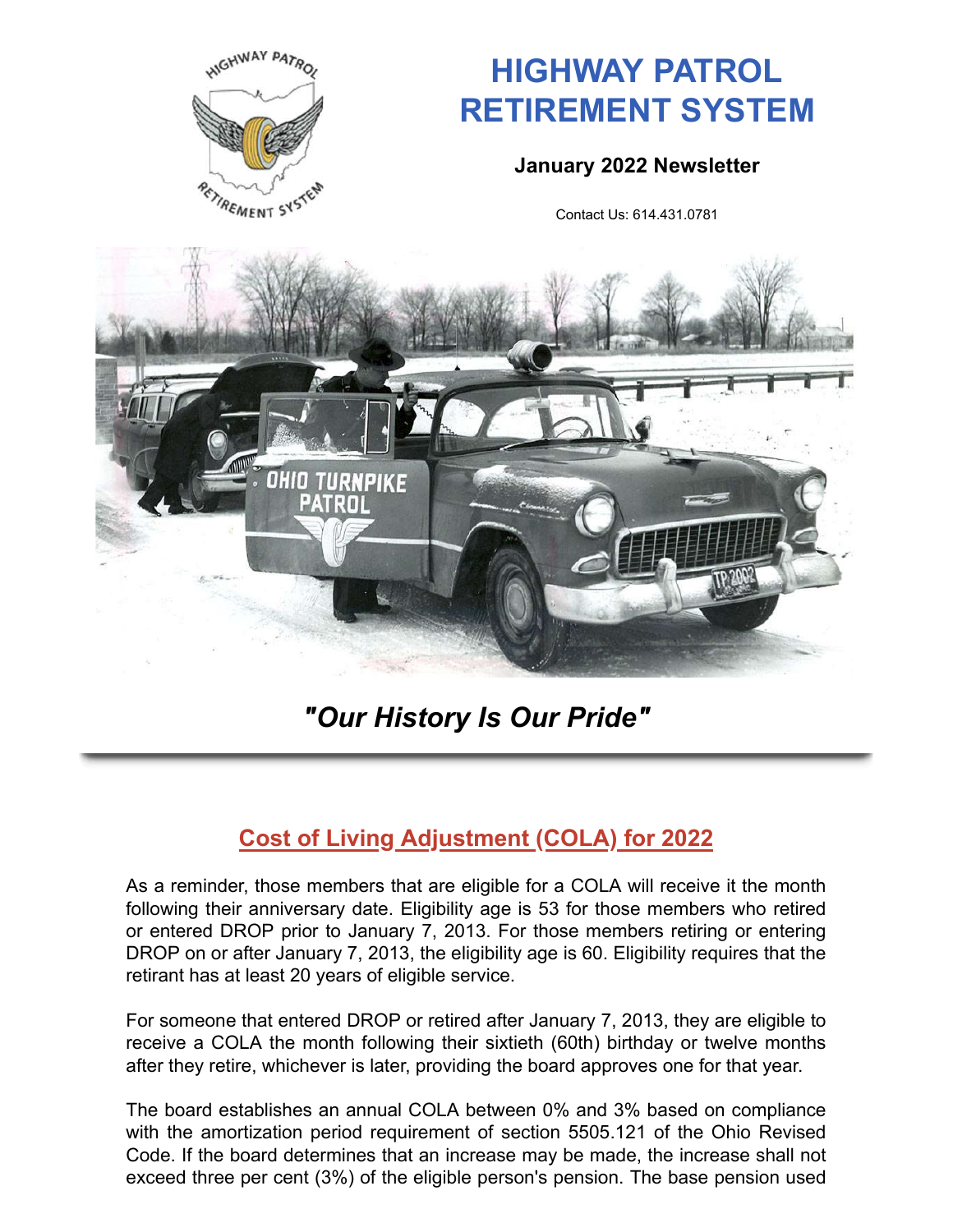in the first calculation for the additional COLA amount shall remain as the COLA base for all future increases.

Surviving spouses of members who retired or entered DROP before May 11, 2018, and disabled dependent children are eligible for COLA increases at age 60 or after thirteen (13) months if the surviving beneficiary is 59 or older. Designated beneficiaries and surviving spouses who are receiving additional benefits under Joint and Survivor Annuity or Life Annuity Certain and Continuous are eligible for a COLA the month after their sixtieth (60th) birthday or the thirteenth (13th) month, whichever is later.

For each person 65 years of age or older who is receiving a pension not greater than 185% of the federal poverty level for a family of two persons, as revised annually by the United States Department of Health and Human Services, a three per cent (3%) COLA will be applied.

### **Tax Documents Mailed to All Benefit Recipients**

The IRS 1099-R Form for 2021 was mailed to all benefit recipients on January 14, 2022. This document can also be printed from our website, after logging in to the member area. Additionally, you should expect to receive a 1095-B from your health care provider. As a reminder, tax withholding can be changed by logging in to the member area of the website.

### **HPRS Pension Payment Dates**

Most months result in a pension payment on the 20th of the month. However, when the 20th of the month falls on a weekend or Holiday, the pension payment will occur on the next business day. This will occur five times in 2022, for the following dates: February 22nd, March 21st, June 21st, August 22nd, and November 21st. Ohio Administrative Code 5505-7-06 provides guidance on the payment schedule. That rule reads in part..."monthly benefit payments shall be issued the twenty-fifth of each month". HPRS has established a policy to make sure the payments are always issued prior to the requirement of the 25th, by going with the 20th or the next business day following that. This policy provides HPRS some flexibility since we have a small staff that processes the payments for over 1,800 benefit recipients every month.

### **Change to Wellness Exam**

Due to changes in available equipment, the bench press portion of the muscular strength test is no longer offered as part of the Comprehensive Wellness Exam (CWE). The equipment currently available at Ohio Health does not offer a way to safely measure upper body strength. Moreover, the standards are not available for performance comparison against peers in the appropriate age range. Should you desire to test your upper body strength, please consult with Ohio Health during your CWE, and/or your personal physician, about the safest method.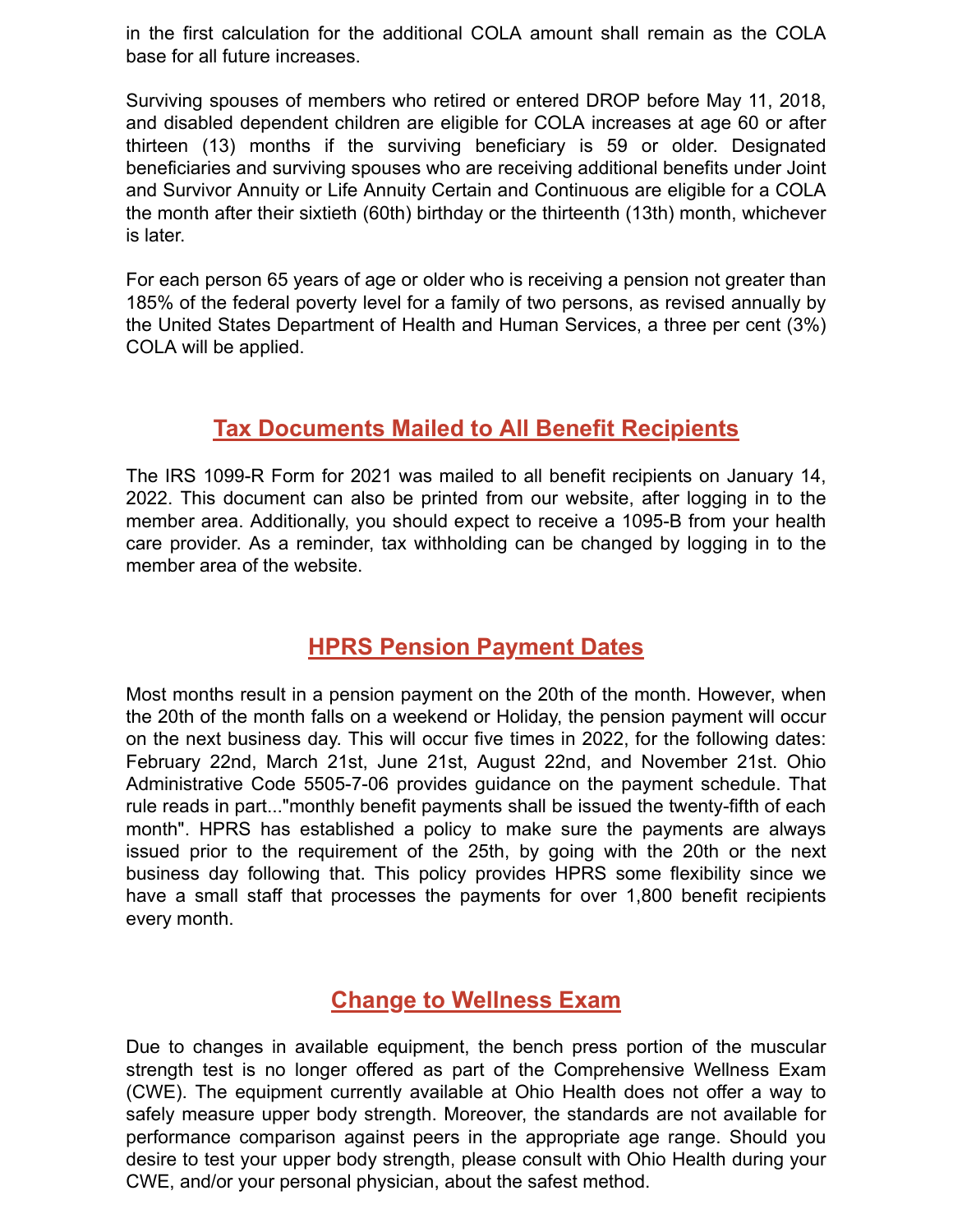#### **Important Notice:**

#### **Subject: The Women's Health and Cancer Rights Act of 1998**

seriously. Coverage includes: the attending physician and patient. Medical Mutual takes this responsibility coverage must also cover reconstructive surgery as determined in consultation with companies, and health maintenance organizations (HMOs) offering mastectomy law. Effective for plan years on or after that date, group health plans, insurance On October 21, 1998, the Women's Health and Cancer Rights Act was signed into

- Reconstruction of the breast on which the mastectomy was performed.
- appearance. • Surgery and reconstruction of the other breast to present a symmetrical
- hand and arm on the operated side. mastectomy procedure. This includes lymphedemas, which are swelling of the Prostheses and treatment of physical complications at all stages of the

other medical and surgical benefits provided under this plan. These benefits are subject to the same deductibles and coinsurance that apply to

your identification card. your health care benefits representative, or call the Customer Service number on If you have any questions about this or other health care benefits, please contact

### **Upcoming Events**

The 34th Annual Snowbird Reunion will be March 24-26, 2022, at the Orlando Marriott Lake Mary, in Lake Mary, Florida. The hotel is now accepting reservations at a special group rate of \$139.00. You are encouraged to take advantage of the early room reservation opportunity. More details can be found on our website.

### **Permanent Mailing Address vs Mailing Address**

As a reminder, the Permanent Address that you have on file is where you live the majority of the year, and the Mailing Address is for seasonal or short-term/temporary address (i.e. snowbirds). For most members, only the Permanent Mailing Address needs to be on file. Unless you have a temporary address, there is no need to fill in the Mailing Address portion with your Permanent Address. If a temporary mailing address is used, this needs to be "enabled" and "disabled" as appropriate. *(See below for images showing how to update your permanent and/or mailing address information through the secure area of our website.*) Please call our office if you have any questions or need help establishing that in our records.

Please note: Active members must update their address information with payroll.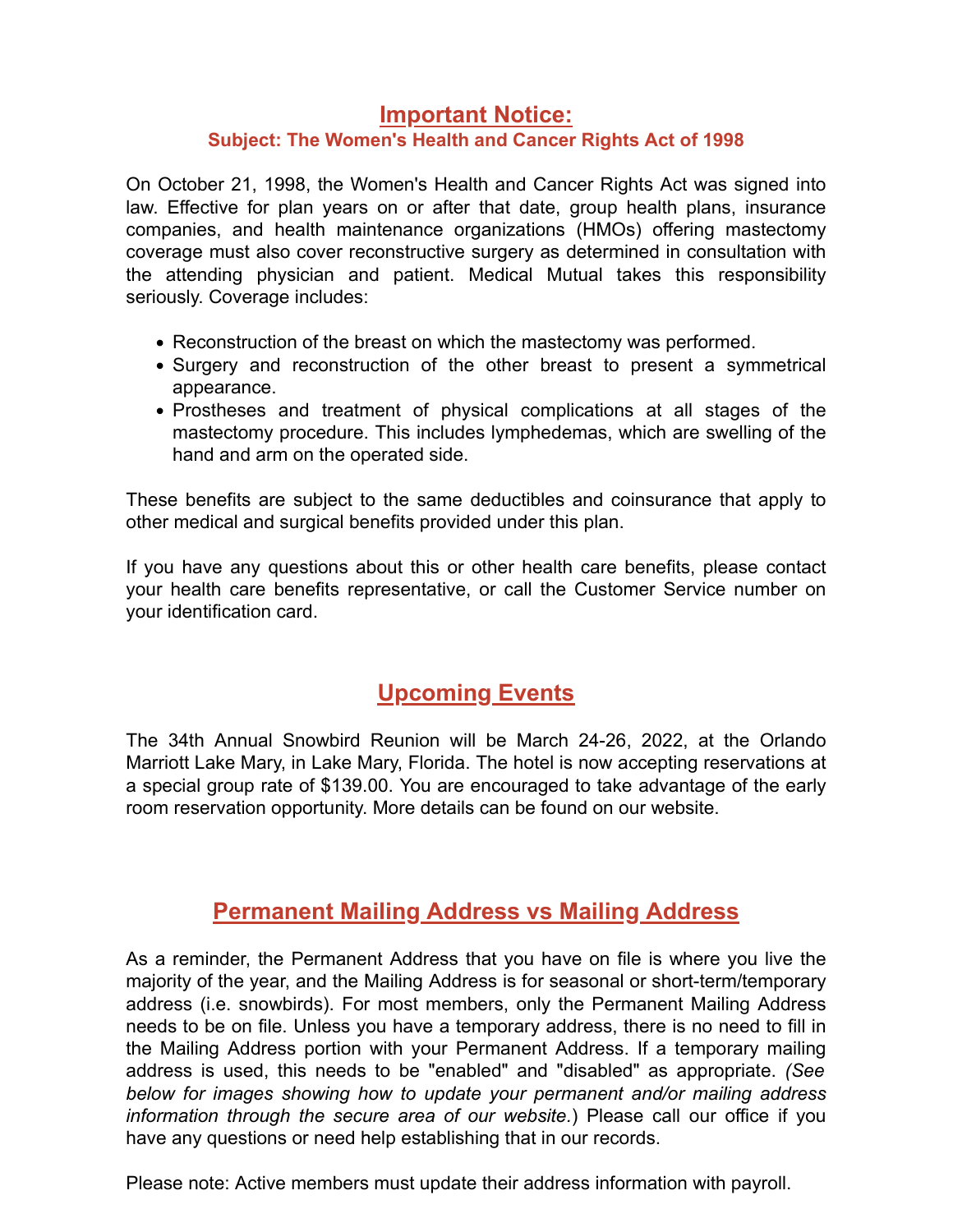





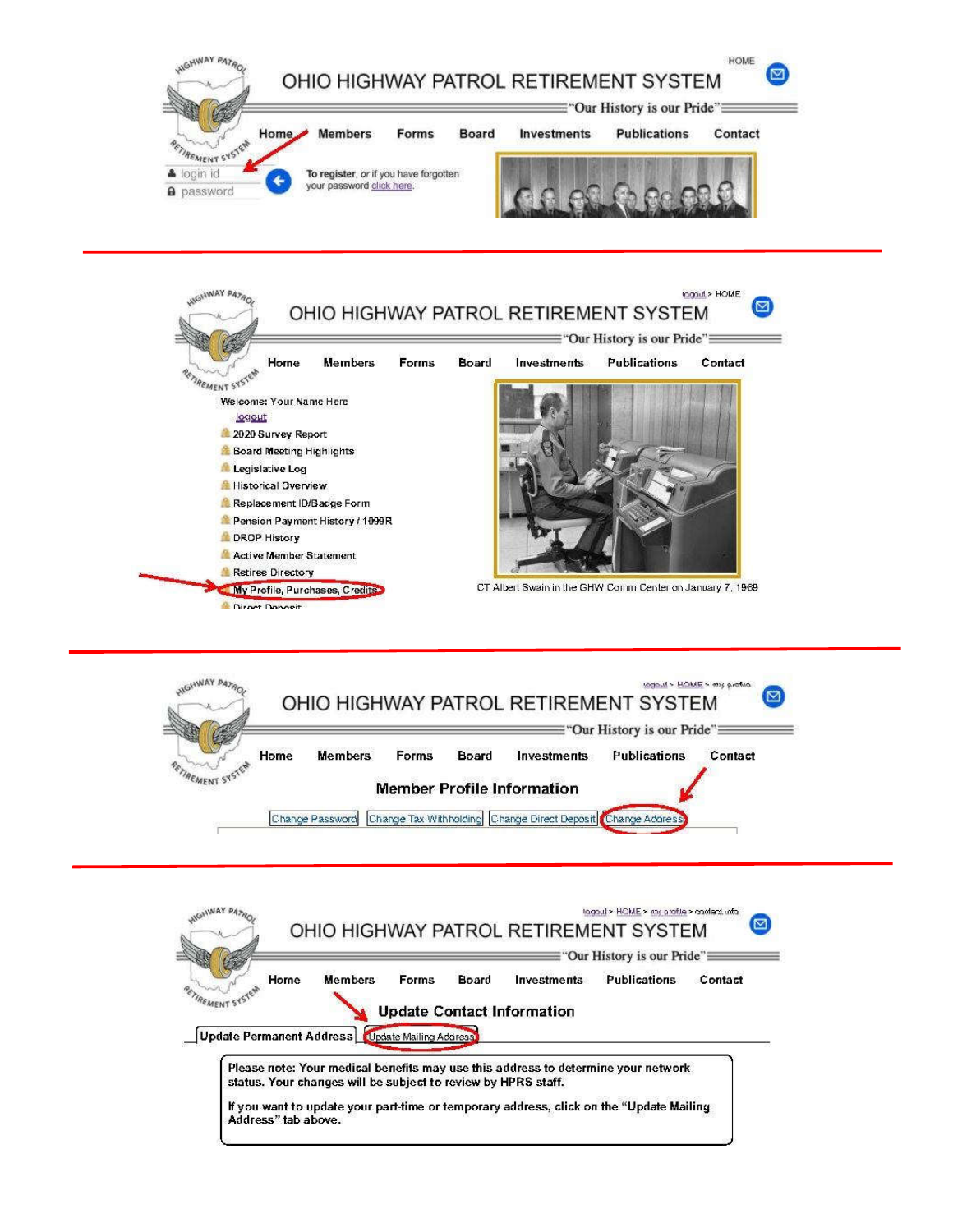| Home                                                                                                               | <b>Members</b> | Forms | Board | <b>Investments</b>                | <b>Publications</b> | Contact |
|--------------------------------------------------------------------------------------------------------------------|----------------|-------|-------|-----------------------------------|---------------------|---------|
| REMENT SYSTE                                                                                                       |                |       |       | <b>Update Contact Information</b> |                     |         |
| Update Permanent Address   Update Mailing Address                                                                  |                |       |       |                                   |                     |         |
| Your Mailing Address will be where U.S. Postal mail and health care mailings will be sent.                         |                |       |       |                                   |                     |         |
| You can change this on a temporary basis to reflect your part-time residence address.                              |                |       |       |                                   |                     |         |
|                                                                                                                    |                |       |       |                                   |                     |         |
|                                                                                                                    |                |       |       |                                   |                     |         |
| For example, if you are an Ohio resident 7 months of the year and reside in Florida for the                        |                |       |       |                                   |                     |         |
| other 5 months, use this space to add your temporary address.                                                      |                |       |       |                                   |                     |         |
| When you return to your permanent address, turn off the "enable" checkbox and all                                  |                |       |       |                                   |                     |         |
| correspondence will revert back to your Resident Address for mailings. Contact OHPRS if<br>you have any questions. |                |       |       |                                   |                     |         |
|                                                                                                                    |                |       |       |                                   |                     |         |
|                                                                                                                    |                |       |       |                                   |                     |         |
| Mail-To Name:                                                                                                      |                |       |       |                                   |                     |         |
| Mail Address 1:                                                                                                    |                |       |       |                                   |                     |         |
| Mail Address 2:                                                                                                    |                |       |       |                                   |                     |         |
| Mail City:                                                                                                         |                |       |       |                                   |                     |         |
| Mail State:                                                                                                        | OH - Ohio      |       | v     |                                   |                     |         |

## **Retiree Qualification**

As a reminder, your qualification under the LEOSA rules is only good for one year from the date of qualification. This can be found in 18 USC 926C: Carrying of concealed firearms by qualified retired law enforcement officers. For example, if you qualified on May 1, 2021, then you must qualify on or prior to May 1, 2022.

The upcoming scheduled retiree qualifications at the Academy are:

- Monday, April 4, 2022, at 1300 hours
- Friday, June 10, 2022, at 1000 hours
- Wednesday, August 10, 2022, at 1300 hours
- Wednesday, October 12, 2022, at 1300 hours

As a reminder, you must complete a Weapons Qualifications Record (HP-15C), that includes your personal weapon information, and submit it to Melissa Fellure at mjfellure@dps.ohio.gov no less than 14 days prior to the qualification date. Retirees must bring their Division-issued ID Card with them to the qualification, and the retiree must supply weapon(s) and ammunition. If you have any questions, please call the Academy at 614.466.4896.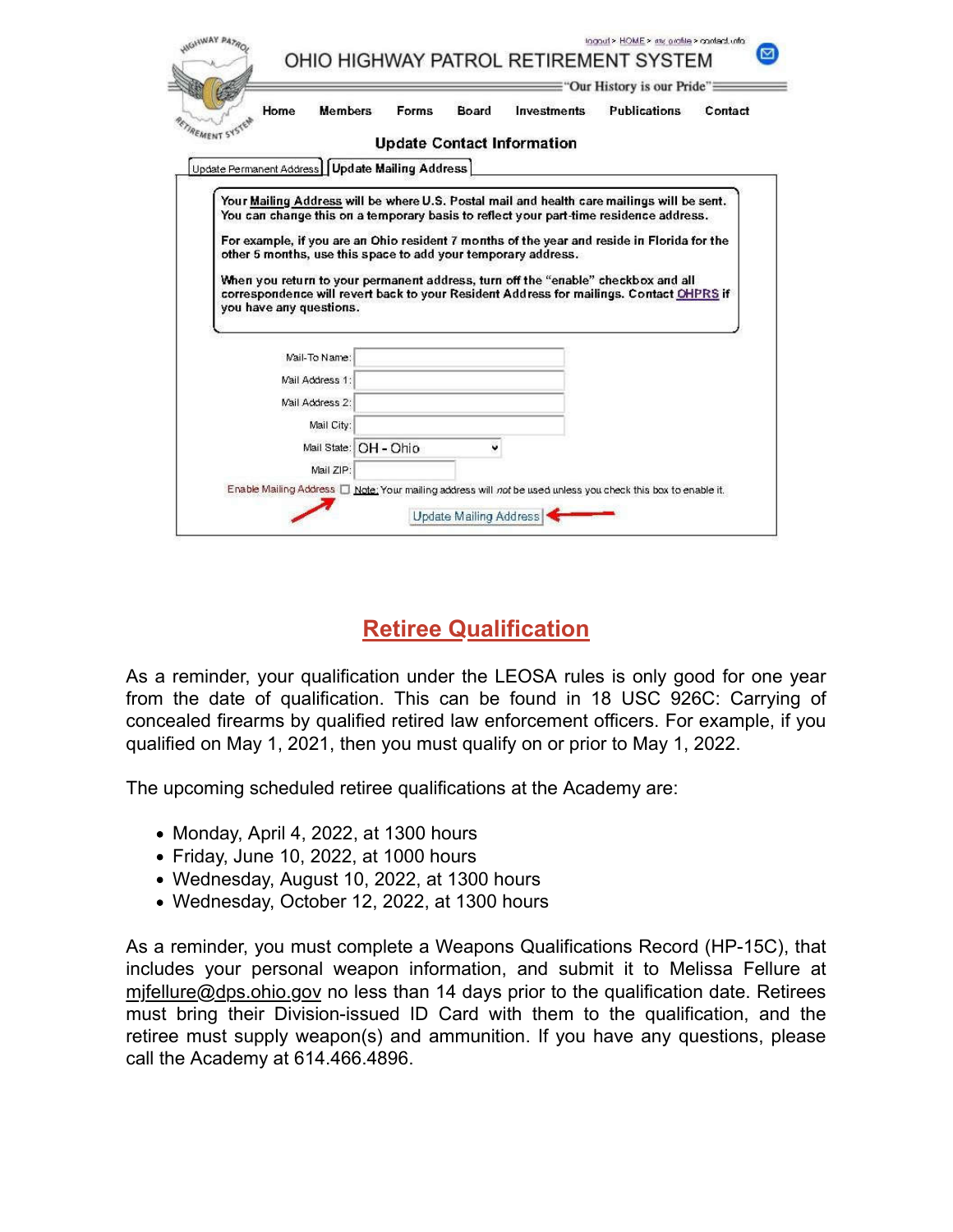### **Important Numbers For You To Have On Hand**

| <b>HPRS</b>                       | (614) 431-0781 |
|-----------------------------------|----------------|
| <b>VIA Benefits*</b>              | (833) 431-1358 |
| Medicare                          | (800) 633-4227 |
| <b>Medical Mutual of Ohio</b>     | (877) 520-6729 |
| <b>Express Scripts**</b>          | (866) 472-6249 |
| <b>Aetna Vision</b>               | (877) 973-3238 |
| Delta Dental of Ohio              | (800) 524-0149 |
| <b>Social Security</b>            | (800) 772-1213 |
| <b>Ohio Deferred Compensation</b> | (877) 644-6457 |
| OSHIIP                            | (800) 686-1578 |

\*VIA Benefits currently services Medicare-eligible beneficiary recipients only, for health care and prescription coverage. For those not yet Medicare-eligible, health care coverage is provided by HPRS through Medical Mutual of Ohio (MMO).

\*\*Express Scripts coverage through HPRS for non-Medicare enrollment.

### **Our office will be closed:**

• February 17th - Presidents' Day

#### **HPRS Staff Email Directory**

Carl Roark, Ph.D., *Executive Director* - c.roark@ohprs.org Michael Press, *CIO/General Counsel* - mpress@ohprs.org Brian Fike, *Finance Director/Benefits Administrator* - b.fike@ohprs.org Holly Carr, *Executive Assistant* - hcarr@ohprs.org Doris Blosser, *Benefits Specialist* - dblosser@ohprs.org Renee Young, *Benefits Specialist* - ryoung@ohprs.org Charmaine Carter, *System Accountant* - ccarter@ohprs.org Susan Hay, *Administrative Assistant* - shay@ohprs.org

### **HPRS Board of Trustees**

Captain Matthew Them, *Chair* Major (ret.) Darryl Anderson, *Vice-Chair* Colonel Richard Fambro Sergeant (ret.) Michael Kasler Trooper Derek Malone Sergeant Christian Niemeyer Sergeant Brice Nihiser Trooper Cynthia Wilt Major (ret.) JP Allen, *Appointed Investment Expert* Scott Richter, *Appointed Investment Expert* Joseph Thomas, *Appointed Investment Expert*